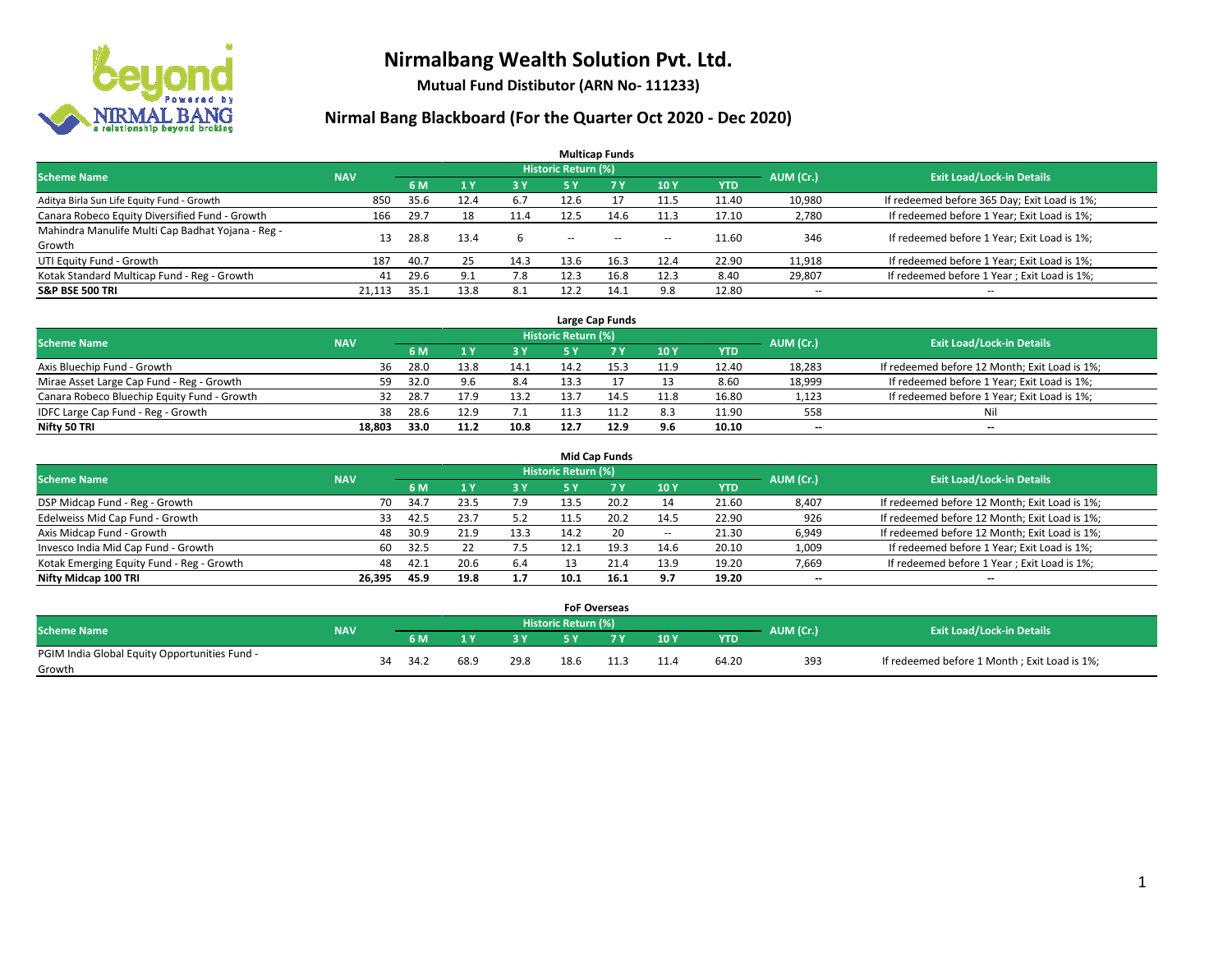

**Mutual Fund Distibutor (ARN No- 111233)**

|                                                  |            |      |                |      |                     | Large & Midcap |      |            |           |                                              |
|--------------------------------------------------|------------|------|----------------|------|---------------------|----------------|------|------------|-----------|----------------------------------------------|
| <b>Scheme Name</b>                               | <b>NAV</b> |      |                |      | Historic Return (%) |                |      |            | AUM (Cr.) | <b>Exit Load/Lock-in Details</b>             |
|                                                  |            | 6 M  | 1 <sub>Y</sub> | 3 Y  | 5 Y                 | 7Y             | 10Y  | <b>YTD</b> |           |                                              |
| Mirae Asset Emerging Bluechip Fund - Growth      | 68         | 38.5 | 19.2           | 10.5 | 16.9                | 25             | 19.6 | 17.80      | 11,929    | If redeemed before 1 Year; Exit Load is 1%;  |
| Canara Robeco Emerging Equities - Growth         | 116        | 35.0 | 20.9           | 7.6  | 13.4                | 23.4           | 17.2 | 19.60      | 6,881     | If redeemed before 1 Year; Exit Load is 1%;  |
| Principal Emerging Bluechip Fund - Growth        | 126        | 33.5 | 17.9           | 5.1  | 13.4                | 20.6           | 13.9 | 16.40      | 2,324     | If redeemed before 365 Day; Exit Load is 1%; |
| Invesco India Growth Opportunities Fund - Growth | 39         | 27.7 | 8.6            | 7.6  | 12.1                | 15.1           |      | 8.00       | 3,018     | If redeemed before 1 Year; Exit Load is 1%;  |
| Sundaram Large and Mid Cap Fund - Reg - Growth   | 38         | 30.2 |                | 6.4  | 11.3                | 15.5           | 10.1 | 4.10       | 1.247     | If redeemed before 365 Day; Exit Load is 1%; |
| NIFTY Large Midcap 250 TRI                       | 8,609      | 38.4 | 17             | 7.2  | 12.7                | 16.2           |      | 16.10      | $- -$     | $\overline{\phantom{a}}$                     |

|                                                     |            |      |      |           |                     | <b>Focused Funds</b> |        |       |           |                                               |
|-----------------------------------------------------|------------|------|------|-----------|---------------------|----------------------|--------|-------|-----------|-----------------------------------------------|
| <b>Scheme Name</b>                                  | <b>NAV</b> |      |      |           | Historic Return (%) |                      |        |       | AUM (Cr.) | <b>Exit Load/Lock-in Details</b>              |
|                                                     |            | 6 M  |      | <b>3Y</b> | 5 Y                 | <b>7Y</b>            | 10Y    | YTD   |           |                                               |
| Axis Focused 25 Fund - Growth                       | 35         | 34.3 | 15., | 11.7      | 15.6                | 16.5                 | $\sim$ | 14.20 | 11,896    | If redeemed before 12 Month; Exit Load is 1%; |
| ICICI Prudential Focused Equity Fund - Ret - Growth | 35.        | 25.1 | 19.2 | 6.9       |                     | 11.8                 | 8.9    | 19.80 | 807       | If redeemed before 1 Year; Exit Load is 1%;   |
| SBI Focused Equity Fund - Growth                    | 170        | 27.6 |      | 8.8       | 13.4                | 17.6                 | 14.9   | 10.80 | 10,620    | If redeemed before 1 Year; Exit Load is 1%;   |
| <b>S&amp;P BSE 500 TRI</b>                          | 21.113     | 35.1 | 13.8 | 8.1       | 12.2                | 14.1                 | 9.8    | 12.80 | $- -$     | $\overline{\phantom{a}}$                      |

|                                    |            |      |      |                     |      | <b>Small Cap Funds</b> |                          |            |           |                                               |
|------------------------------------|------------|------|------|---------------------|------|------------------------|--------------------------|------------|-----------|-----------------------------------------------|
| <b>Scheme Name</b>                 | <b>NAV</b> |      |      | Historic Return (%) |      |                        |                          |            |           | <b>Exit Load/Lock-in Details</b>              |
|                                    |            | 6 M  |      | 3 Y                 | 5 Y  |                        | 10Y                      | <b>YTD</b> | AUM (Cr.) |                                               |
| Axis Small Cap Fund - Reg - Growth | 38         | 41.3 | 21.7 | 10.7                | 13.9 |                        | $\hspace{0.05cm} \ldots$ | 18.70      | 2,984     | If redeemed before 12 Month; Exit Load is 1%; |
| DSP Small Cap Fund - Reg - Growth  | 69         | 51.6 | 33.8 | 1.6                 | 10.3 |                        | 14.9                     | 29.30      | 5,323     | If redeemed before 12 Month; Exit Load is 1%; |
| SBI Small Cap Fund - Growth        | 69         | 47.3 |      | 5.8                 |      |                        | 18.6                     | 28.80      | 5,424     | If redeemed before 1 Year; Exit Load is 1%;   |
| Nifty Smallcap 100 TRI             | 8.315      | 57.4 | 17.8 | -6.7                |      | 12.3                   | 6.3                      | 16.00      | $- -$     | $\overline{\phantom{a}}$                      |

| ELSS Schemes (Tax Saving u/s 80-C)                                                                              |       |      |      |      |               |             |                          |            |        |                          |  |  |  |  |
|-----------------------------------------------------------------------------------------------------------------|-------|------|------|------|---------------|-------------|--------------------------|------------|--------|--------------------------|--|--|--|--|
| <b>Historic Return (%)</b><br><b>Exit Load/Lock-in Details</b><br><b>Scheme Name</b><br>AUM (Cr.)<br><b>NAV</b> |       |      |      |      |               |             |                          |            |        |                          |  |  |  |  |
|                                                                                                                 |       | 6 M  | /1 Y | 3 Y  | <b>5Y</b>     | <b>77 Y</b> | 10Y                      | <b>YTD</b> |        |                          |  |  |  |  |
| Aditya Birla Sun Life Tax Relief 96 - Growth                                                                    | 35    | 22.6 | 7.6  | 4.2  | 10.3          | 16          | 10.9                     | 8.00       | 11,158 | Nil                      |  |  |  |  |
| Axis Long Term Equity Fund - Growth                                                                             | 56    | 31.3 | 16   | 11.8 | 13.5          | 18.9        | 15.9                     | 13.80      | 22,632 | Nil                      |  |  |  |  |
| Canara Robeco Equity Tax Saver Fund - Growth                                                                    | 82    | 33.8 | 22.2 | 12.7 | 12.9          | 15.5        | 11.8                     | 20.60      | 1,333  | Nil                      |  |  |  |  |
| Invesco India Tax Plan - Growth                                                                                 | 61    | 29.8 | 13.9 | 8.4  | 11.9          | 16.6        | 12.5                     | 12.90      | 1,154  | Nil                      |  |  |  |  |
| Mirae Asset Tax Saver Fund - Reg - Growth                                                                       | 22    | 39.2 | 17.4 | 10.9 | $\sim$ $\sim$ | $\sim$      | $\overline{\phantom{a}}$ | 16.50      | 4,463  | Nil                      |  |  |  |  |
| S&P BSE 200 TRI                                                                                                 | 6.820 | 34.1 | 13.2 | 9.2  | 12.6          | 14          | 9.9                      | 12.20      | $- -$  | $\overline{\phantom{a}}$ |  |  |  |  |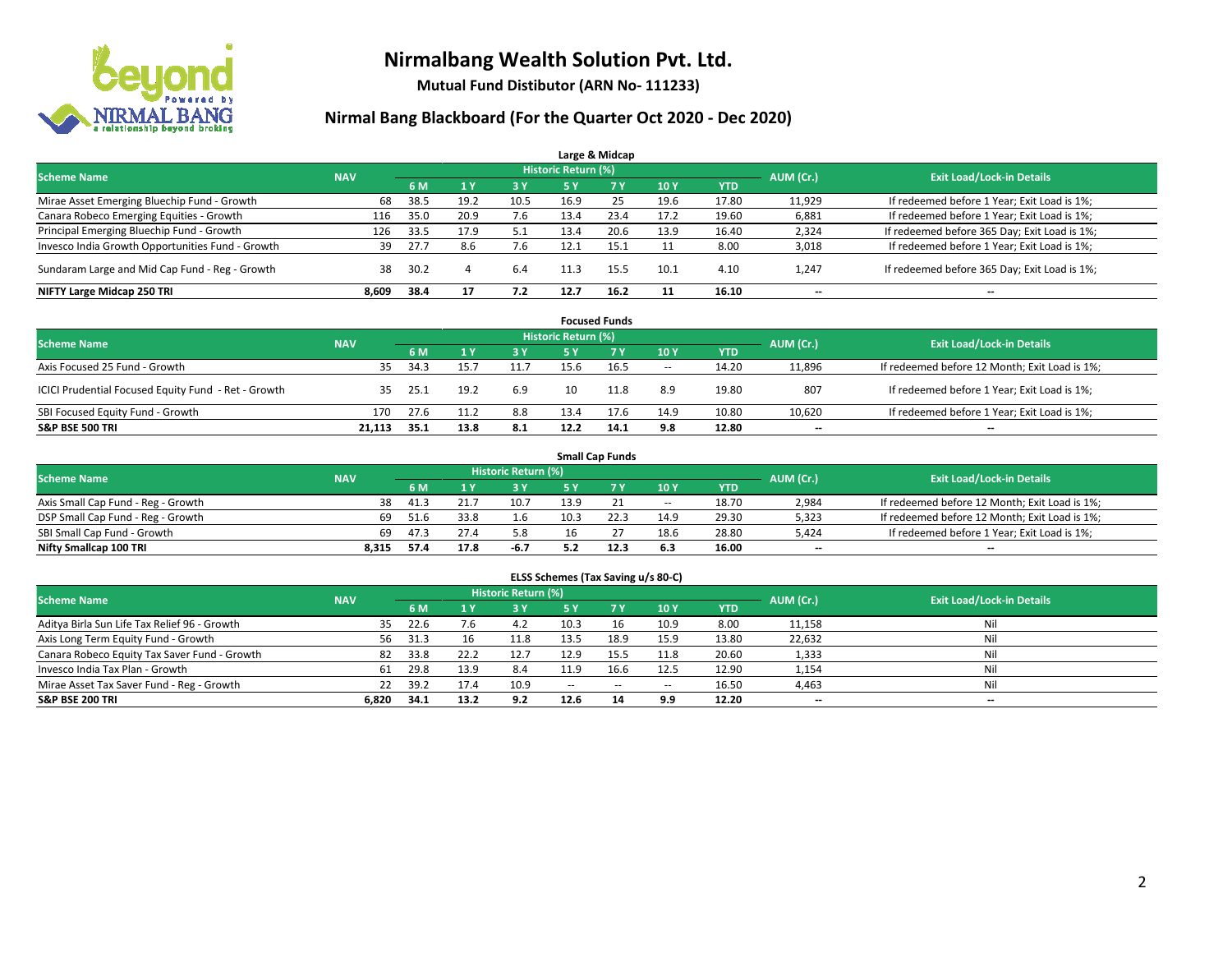

**Mutual Fund Distibutor (ARN No- 111233)**

| <b>Solution Oriented</b>                                  |            |      |      |                            |      |            |                          |            |           |                                                                                                                                                           |  |  |  |
|-----------------------------------------------------------|------------|------|------|----------------------------|------|------------|--------------------------|------------|-----------|-----------------------------------------------------------------------------------------------------------------------------------------------------------|--|--|--|
| <b>Scheme Name</b>                                        | <b>NAV</b> |      |      | <b>Historic Return (%)</b> |      |            |                          |            | AUM (Cr.) | <b>Exit Load/Lock-in Details</b>                                                                                                                          |  |  |  |
|                                                           |            | 6 M  | 1 Y  | 3 Y                        | 5 Y  | <b>7 Y</b> | 10Y                      | <b>YTD</b> |           |                                                                                                                                                           |  |  |  |
| <b>HDFC Childrens Gift Fund</b>                           | 142        | 29.0 | 14.1 | 7.5                        | 11.4 | 14.5       | 12.7                     | 13.70      | 3,451     | If redeemed before 1 Year; Exit Load is 3%; If redeemed bet. 1 Year<br>to 2 Year; Exit Load is 2%; If redeemed bet. 2 Year to 3 Year; Exit<br>Load is 1%: |  |  |  |
| Tata Retirement Savings Fund - Moderate Plan - Reg        | 35         | 22.2 | 10.8 | 6.5                        | 11.7 | 16.5       | $\overline{\phantom{a}}$ | 10.40      | 1,252     | If redeemed before 61 Month; Exit Load is 1%;                                                                                                             |  |  |  |
| Tata Retirement Savings Fund - Progressive Plan -<br>Reg  | 34         | 25.0 | 9.6  | 6.4                        | 12.5 | 16.3       | $\sim$ $\sim$            | 9.20       | 889       | If redeemed before 61 Month; Exit Load is 1%;                                                                                                             |  |  |  |
| Tata Retirement Savings Fund - Reg - Conservative<br>Plan | 23         | 9.5  | 9.9  | 6.6                        | 8.9  | 10.2       | $\!-$                    | 10.10      | 157       | If redeemed before 61 Month; Exit Load is 1%;                                                                                                             |  |  |  |
| <b>S&amp;P BSE 200 TRI</b>                                | 6.820      | 34.1 | 13.2 | 9.2                        | 12.6 | 14         | 9.9                      | 12.20      | --        | --                                                                                                                                                        |  |  |  |

| <b>Index Fund</b>                                  |            |                                  |      |       |      |           |     |            |       |                                               |  |  |  |
|----------------------------------------------------|------------|----------------------------------|------|-------|------|-----------|-----|------------|-------|-----------------------------------------------|--|--|--|
| <b>Scheme Name</b>                                 | AUM (Cr.)  | <b>Exit Load/Lock-in Details</b> |      |       |      |           |     |            |       |                                               |  |  |  |
|                                                    | <b>NAV</b> | 6 M                              |      | $-3V$ | 5 Y  | <b>7Y</b> | 10Y | <b>YTD</b> |       |                                               |  |  |  |
| HDFC Index Fund-NIFTY 50 Plan                      | 121        | 32.7                             | 10.3 | 10.2  |      | 12.4      | 8.8 | 9.20       | 1,976 | If redeemed before 3 Day; Exit Load is 0.25%; |  |  |  |
| ICICI Prudential Nifty Next 50 Index Fund - Growth | 28         | 26.3                             | 10.3 | 2.1   | 10.2 | 14.2      | 9.6 | 10.60      | 825   | Nil                                           |  |  |  |
| UTI Nifty Index Fund - Growth                      | 88         | 32.8                             | 10.6 | 10.4  | 12.2 | 12.4      | 8.9 | 9.50       | 2,853 | Nil                                           |  |  |  |
| Nifty 50 TRI                                       | 18.803     | 33.0                             | 11.2 | 10.8  | 12.7 | 12.9      | 9.6 | 10.10      | $- -$ | $\overline{\phantom{a}}$                      |  |  |  |

|                                       |            |       |      |                            |      | <b>Contra/Value Fund</b> |      |       |           |                                             |
|---------------------------------------|------------|-------|------|----------------------------|------|--------------------------|------|-------|-----------|---------------------------------------------|
| <b>Scheme Name</b>                    | <b>NAV</b> |       |      | <b>Historic Return (%)</b> |      |                          |      |       | AUM (Cr.) | <b>Exit Load/Lock-in Details</b>            |
|                                       |            | 6 M   |      | 3 Y                        |      | 7 V                      | 10Y  | YTD   |           |                                             |
| Invesco India Contra Fund - Growth    |            | 31.8  |      | 8.3                        | 13.5 | 18.8                     | 12.9 | 16.60 | 5,027     | If redeemed before 1 Year; Exit Load is 1%; |
| UTI Value Opportunities Fund - Growth | 74         | 34.3  | 16.3 | 9.1                        | 10.5 | 12.3                     | 10   | 14.70 | 4,427     | If redeemed before 1 Year; Exit Load is 1%; |
| <b>S&amp;P BSE 500 TRI</b>            | 21.113     | -35.1 | 13.8 | 8.1                        | 12.2 | 14.1                     | 9.8  | 12.80 | $- -$     | $- -$                                       |

| Sector/Thematic                                                           |            |      |                |                            |      |      |      |            |           |                                               |  |  |  |
|---------------------------------------------------------------------------|------------|------|----------------|----------------------------|------|------|------|------------|-----------|-----------------------------------------------|--|--|--|
| <b>Scheme Name</b>                                                        | <b>NAV</b> |      |                | <b>Historic Return (%)</b> |      |      |      |            | AUM (Cr.) | <b>Exit Load/Lock-in Details</b>              |  |  |  |
|                                                                           |            | 6 M  | 4 <sup>v</sup> | 3 Y                        | 5 Y  | 7Y   | 10Y  | <b>YTD</b> |           |                                               |  |  |  |
| Canara Robeco Consumer Trends Fund - Reg -<br>Growth                      | 49         | 28.4 | 15             | 11.1                       | 14.4 | 17.9 | 12.9 | 14.40      | 460       | If redeemed before 1 Year; Exit Load is 1%;   |  |  |  |
| Mirae Asset Great Consumer Fund - Growth                                  | 40         | 27.5 | 7.3            | 7.6                        | 12.8 | 15.6 | --   | 7.60       | 987       | If redeemed before 1 Year; Exit Load is 1%;   |  |  |  |
| <b>ICICI Prudential Technology Fund - Growth</b>                          | 90         | 67.7 | 58.2           | 26.1                       | 17.3 | 17.5 | 16.8 | 55.40      | 832       | If redeemed before 15 Day; Exit Load is 1%;   |  |  |  |
| Nippon India Pharma Fund - Growth                                         | 244        | 27.7 | 60             | 21                         | 10.9 | 17.5 | 15.7 | 60.50      | 3,900     | If redeemed before 1 Month; Exit Load is 1%;  |  |  |  |
| BNP Paribas India Consumption Fund - Reg - Growth                         | 15         | 21.3 | 14.6           | $\overline{\phantom{a}}$   |      |      | --   | 13.20      | 555       | If redeemed before 12 Month; Exit Load is 1%; |  |  |  |
| ICICI Prudential Banking and Financial Services Fund -<br>Retail - Growth | 64         | 45.2 | $-8.5$         | 2.2                        | 12.6 | 16.9 | 12.1 | $-8.50$    | 2,792     | If redeemed before 15 Day; Exit Load is 1%;   |  |  |  |
| <b>S&amp;P BSE 500 TRI</b>                                                | 21.113     | 35.1 | 13.8           | 8.1                        | 12.2 | 14.1 | 9.8  | 12.80      | --        | --                                            |  |  |  |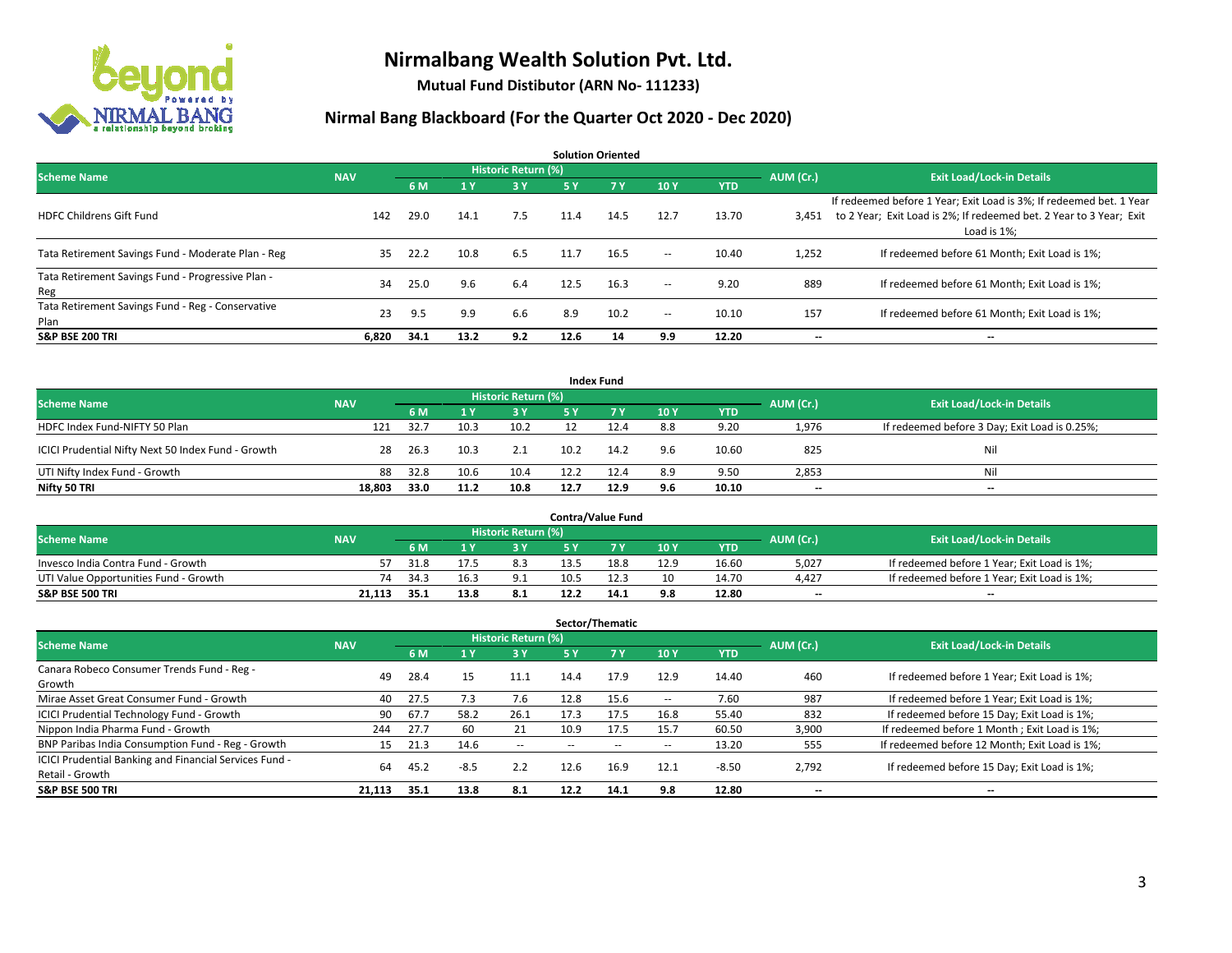

**Mutual Fund Distibutor (ARN No- 111233)**

| <b>Dynamic Asset Allocation Funds</b><br><b>Historic Return (%)</b> |            |      |      |        |               |        |                          |            |           |                                               |  |  |  |  |
|---------------------------------------------------------------------|------------|------|------|--------|---------------|--------|--------------------------|------------|-----------|-----------------------------------------------|--|--|--|--|
| <b>Scheme Name</b>                                                  | <b>NAV</b> | 6 M  |      | $-3V$  | <b>5 Y</b>    | 7V     | 10Y                      | <b>YTD</b> | AUM (Cr.) | <b>Exit Load/Lock-in Details</b>              |  |  |  |  |
| ICICI Prudential Balanced Advantage Fund - Reg -<br>Growth          | 42         | 20.4 | 10.3 | 8.1    | 9.9           | 12.2   | 11.4                     | 9.40       | 26,123    | If redeemed before 1 Year; Exit Load is 1%;   |  |  |  |  |
| Nippon India Balanced Advantage Fund - Growth                       | 102        | 18.7 | 8.5  | 6.8    | 9.5           | 12.4   | 9.2                      | 7.80       | 2.779     | If redeemed before 12 Month; Exit Load is 1%; |  |  |  |  |
| Edelweiss Balanced Advantage Fund - Growth                          | 29         | 19.9 | 19.1 | 10.1   | 10            | 11.8   | 9.7                      | 18.60      | 1,692     | If redeemed before 365 Day; Exit Load is 1%;  |  |  |  |  |
| Kotak Balanced Advantage Fund - Reg - Growth                        | 13         | 19.2 | 11.6 | $\sim$ | $\sim$ $\sim$ | $\sim$ | $\overline{\phantom{a}}$ | 10.90      | 4,784     | If redeemed before 1 Year; Exit Load is 1%;   |  |  |  |  |
| NIFTY 50 Hybrid Composite Debt 65:35 Index                          | 11.914     | 22.8 | 13.4 | 11.1   | 11.9          | 12.2   | 9.8                      | 12.80      | --        | --                                            |  |  |  |  |

| <b>Hybrid Aggressive</b>                        |            |      |                |                            |      |      |        |            |           |                                               |  |  |  |
|-------------------------------------------------|------------|------|----------------|----------------------------|------|------|--------|------------|-----------|-----------------------------------------------|--|--|--|
| <b>Scheme Name</b>                              | <b>NAV</b> |      |                | <b>Historic Return (%)</b> |      |      |        |            | AUM (Cr.) | <b>Exit Load/Lock-in Details</b>              |  |  |  |
|                                                 |            | 6 M  |                | 73 Y                       |      |      | 10Y    | <b>YTD</b> |           |                                               |  |  |  |
| Canara Robeco Equity Hybrid Fund - Growth       | 194        | 22.7 |                | 10.4                       |      | 15.2 | 12.1   | 15.60      | 3,906     | If redeemed before 1 Year; Exit Load is 1%;   |  |  |  |
| SBI Equity Hybrid Fund - Growth                 | 159        | 23.5 | Q <sub>7</sub> | 8.3                        | 10.7 | 14.5 | 11.5   | 9.20       | 31,773    | If redeemed before 12 Month; Exit Load is 1%; |  |  |  |
| Mirae Asset Hybrid - Equity Fund - Reg - Growth |            | 24.0 |                | 8.7                        |      | $-$  | $\sim$ | 9.80       | 3,824     | If redeemed before 1 Year; Exit Load is 1%;   |  |  |  |
| ICICI Prudential Equity & Debt Fund - Growth    | 148        | 21.8 | 6.4            | 5.2                        | 10.1 | 13.8 | 12.1   | 5.40       | 15,479    | If redeemed before 1 Year; Exit Load is 1%;   |  |  |  |
| NIFTY 50 Hybrid Composite Debt 65:35 Index      | 11.914     | 22.8 | 13.4           | 11.1                       |      | 12.2 | 9.8    | 12.80      | $- -$     | $\overline{\phantom{a}}$                      |  |  |  |

|                                         |            |     |      |                     |      | Gold |                          |            |                          |                                                                  |
|-----------------------------------------|------------|-----|------|---------------------|------|------|--------------------------|------------|--------------------------|------------------------------------------------------------------|
| <b>Scheme Name</b>                      | <b>NAV</b> |     |      | Historic Return (%) |      |      |                          |            | AUM (Cr.)                | <b>Exit Load/Lock-in Details</b>                                 |
|                                         |            | 6 M |      | <b>3Y</b>           | 5 Y  |      | 10Y                      | <b>YTD</b> |                          |                                                                  |
| HDFC Gold Fund - Growth                 | 16         | 5.4 | 28.1 | 17.9                | 12.9 | -5.7 | $\!-$                    | 25.50      | 992                      | If redeemed before 6 Months; Exit Load is 2%; If redeemed bet. 6 |
|                                         |            |     |      |                     |      |      |                          |            |                          | Months to 12 Months; Exit Load is 1%;                            |
| Kotak Gold Fund - Reg - Growth          | 20         | 5.5 | 28.1 | 18.7                |      |      | $\hspace{0.05cm} \ldots$ | 24.80      | 770                      | If redeemed before 1 Year; Exit Load is 1%;                      |
| Nippon India Gold Savings Fund - Growth | 20         | 5.3 | 27.1 | 17.6                |      | -5.4 | $\!-$                    | 24.70      | 1,311                    | If redeemed before 15 Day; Exit Load is 1%;                      |
| <b>Prices of Gold</b>                   | 49.361     | 5.9 | 29.3 | 19.3                | 14.4 |      | 9.1                      | 26.40      | $\overline{\phantom{a}}$ | $\overline{\phantom{a}}$                                         |

|                                            |            |     |     |                     | <b>Arbitrage Fund</b> |     |            |           |                                                 |
|--------------------------------------------|------------|-----|-----|---------------------|-----------------------|-----|------------|-----------|-------------------------------------------------|
| <b>Scheme Name</b>                         | <b>NAV</b> |     |     | Historic Return (%) |                       |     |            | AUM (Cr.) | <b>Exit Load/Lock-in Details</b>                |
|                                            |            |     | 1 M | 6 M                 |                       | 3 Y | <b>YTD</b> |           |                                                 |
| IDFC Arbitrage Fund - Reg - Growth         |            | 25. | 1.8 |                     |                       | 5.4 | 3.70       | 7,098     | If redeemed before 1 Month; Exit Load is 0.25%; |
| Kotak Equity Arbitrage Fund - Reg - Growth |            | 29  | 2.0 | 2.8                 |                       |     | 4.20       | 15,289    | If redeemed before 30 Day; Exit Load is 0.25%;  |
| Tata Arbitrage Fund - Reg - Growth         |            |     | 2.4 |                     | $-$                   | --  | 4.90       | 2.487     | If redeemed before 30 Day; Exit Load is 0.25%;  |
| Nippon India Arbitrage Fund - Growth       |            |     | 1 Q | 2.9                 |                       |     | 4.20       | 7.950     | If redeemed before 1 Month; Exit Load is 0.25%; |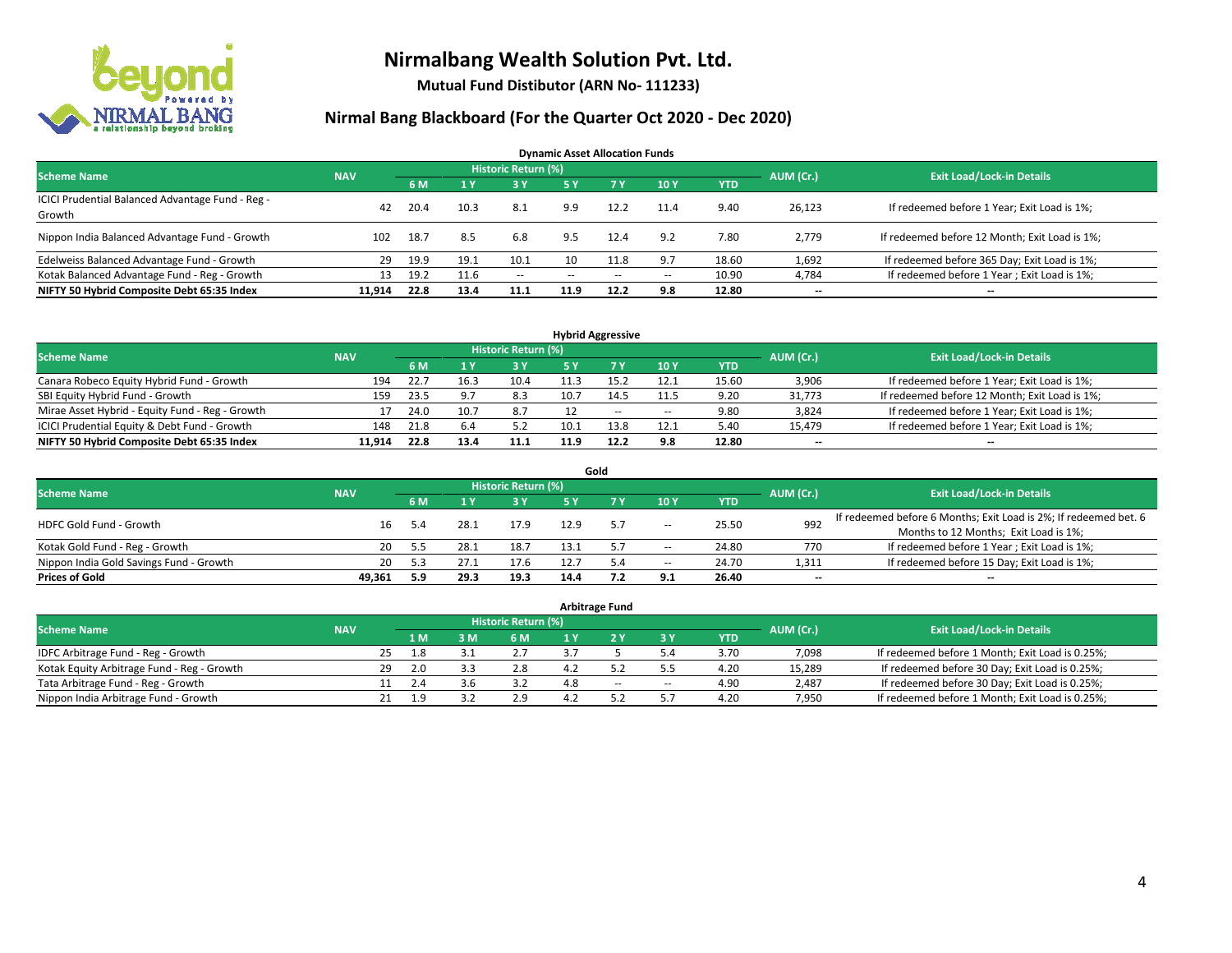

**Mutual Fund Distibutor (ARN No- 111233)**

|                                                |                          |     |     |                            |     | <b>Overnight Fund</b> |                          |                          |           |                                  |
|------------------------------------------------|--------------------------|-----|-----|----------------------------|-----|-----------------------|--------------------------|--------------------------|-----------|----------------------------------|
| <b>Scheme Name</b>                             | <b>NAV</b>               |     |     | <b>Historic Return (%)</b> |     |                       | <b>YTM</b>               | Avg                      | AUM (Cr.) | <b>Exit Load/Lock-in Details</b> |
|                                                |                          | 1 W | 2 W | l M                        | 3 M | 1Y                    |                          | <b>Maturity</b>          |           |                                  |
| IDFC Overnight Fund - Reg - Growth             | 1,085                    | 2.7 | 2.6 | 2.6                        | 2.8 | 3.4                   | 3.07                     | 0.01                     | 2,819     | Nil                              |
| Tata Overnight Fund - Reg - Growth             | 1,073                    | 2.7 | 2.7 | 2.7                        | 2.9 | 3.4                   | 3.11                     | $\sim$                   | 2,094     | Nil                              |
| SBI Overnight Fund - Growth                    | 3,288                    | 2.7 | 2.7 | 2.6                        | 2.9 | 3.4                   | 3.07                     | 0.00                     | 11,580    | Nil                              |
| ICICI Prudential Overnight Fund - Reg - Growth | 110                      | 2.7 | z.b | 2.6                        | 2.9 | 3.4                   | 3.07671                  | 0.01                     | 9,208     | Nil                              |
| Nippon India Overnight Fund - Reg - Growth     | 109                      | 2.8 |     | 2.7                        | 2.9 |                       | 3.08                     | 0.01                     | 3,926     | Nil                              |
| <b>CRISIL Liquid Fund Index</b>                | $\overline{\phantom{a}}$ | 2.3 | 2.9 | 3.4                        |     | 4.8                   | $\overline{\phantom{a}}$ | $\overline{\phantom{a}}$ | $- -$     | $-$                              |

| <b>Liquid Funds</b>                              |            |           |     |                            |     |     |                          |                 |           |                                  |  |  |  |
|--------------------------------------------------|------------|-----------|-----|----------------------------|-----|-----|--------------------------|-----------------|-----------|----------------------------------|--|--|--|
| <b>Scheme Name</b>                               | <b>NAV</b> |           |     | <b>Historic Return (%)</b> |     |     | <b>YTM</b>               | Avg             | AUM (Cr.) | <b>Exit Load/Lock-in Details</b> |  |  |  |
|                                                  |            | <b>1W</b> | 2W  | 1 M                        | 3 M |     |                          | <b>Maturity</b> |           |                                  |  |  |  |
| Aditya Birla Sun Life Liquid Fund - Reg - Growth | 326        | 2.0       |     | 2.9                        |     |     | 3.37                     | 0.09            | 34,021    | *Ref Footnote                    |  |  |  |
| ICICI Prudential Liquid Fund - Reg - Growth      | 300        | 2.0       |     |                            |     |     | 3.3                      | 0.09            | 40,247    | *Ref Footnote                    |  |  |  |
| Kotak Liquid Fund - Reg - Growth                 | 4,101      |           |     | 2.9                        |     |     | 3.24                     | 0.11            | 28,419    | *Ref Footnote                    |  |  |  |
| Nippon India Liquid Fund - Growth                | 4,949      | 2.0       |     | 2.9                        |     |     | 3.24                     | 0.10            | 26,077    | *Ref Footnote                    |  |  |  |
| Mahindra Manulife Liquid Fund - Reg - Growth     | 1.316      | 2.3       |     |                            |     | 4.4 | 3.39                     | 0.09            | 2,010     | *Ref Footnote                    |  |  |  |
| <b>CRISIL Liquid Fund Index</b>                  | $- -$      | 2.3       | 2.9 | 3.4                        |     | 4.8 | $\overline{\phantom{a}}$ | $- -$           | $- -$     | $-$                              |  |  |  |

|                                                                                                                                      |       |      |            |     |     | <b>Ultra Short Fund</b> |                          |                          |        |     |  |  |  |  |
|--------------------------------------------------------------------------------------------------------------------------------------|-------|------|------------|-----|-----|-------------------------|--------------------------|--------------------------|--------|-----|--|--|--|--|
| <b>Historic Return (%)</b><br>Avg<br><b>Exit Load/Lock-in Details</b><br>AUM (Cr.)<br><b>Scheme Name</b><br><b>NAV</b><br><b>YTM</b> |       |      |            |     |     |                         |                          |                          |        |     |  |  |  |  |
|                                                                                                                                      |       | 1 M  | <b>3 M</b> | 6 M | 1 Y | $\overline{3}$ Y        |                          | <b>Maturity</b>          |        |     |  |  |  |  |
| HDFC Ultra Short Term Fund - Reg - Growth                                                                                            | 12    | 4.1  | 4.7        | 5.7 | 6.5 | $\sim$                  | 3.93                     | 0.47                     | 15,216 | Nil |  |  |  |  |
| ICICI Prudential Ultra Short Term Fund - Growth                                                                                      | 21    | 4.6  | 5.4        | 6.8 | 6.7 | 7.4                     | 4.85                     | 0.48                     | 8,266  | Nil |  |  |  |  |
| Axis Ultra Short Term Fund - Reg - Growth                                                                                            | 12    | 3.7  | 4.3        | 4.9 | 5.3 | $- -$                   | 4.14                     | 0.48                     | 4,207  | Ni  |  |  |  |  |
| Aditya Birla Sun Life Savings Fund - Reg - Growth                                                                                    | 418   | -5.1 |            | 6.9 |     |                         | 4.08                     | 0.54                     | 16,215 | Nil |  |  |  |  |
| <b>NIFTY Ultra Short Duration Debt Index</b>                                                                                         | 4.210 | 4.1  | 4.1        | 4.5 | 5.7 | 7.2                     | $\overline{\phantom{a}}$ | $\overline{\phantom{a}}$ | $- -$  | $-$ |  |  |  |  |

| <b>Money Market Fund</b>                         |                          |     |     |                            |     |           |            |                 |           |                                               |  |  |  |  |
|--------------------------------------------------|--------------------------|-----|-----|----------------------------|-----|-----------|------------|-----------------|-----------|-----------------------------------------------|--|--|--|--|
| <b>Scheme Name</b>                               | <b>NAV</b>               |     |     | <b>Historic Return (%)</b> |     |           | <b>YTM</b> | Avg             | AUM (Cr.) | <b>Exit Load/Lock-in Details</b>              |  |  |  |  |
|                                                  |                          | 1 M | 3M  | 6 M                        | 1 Y | $Z$ 3 $V$ |            | <b>Maturity</b> |           |                                               |  |  |  |  |
| Aditya Birla Sun Life Money Manager Fund - Reg - | 282                      | 3.9 | 4.4 | 5.4                        | 6.7 | 7.6       | 3.73       | 0.37            | 11,974    | Nil                                           |  |  |  |  |
| Growth                                           |                          |     |     |                            |     |           |            |                 |           |                                               |  |  |  |  |
| SBI Savings Fund - Growth                        | 32                       | 3.3 | 3.9 | 4.8                        |     | 6.8       | 3.77       | 0.32            | 23,410    | If redeemed before 3 Days; Exit Load is 0.1%; |  |  |  |  |
| HDFC Money Market Fund - Growth                  | 4,368                    | 3.8 | 4.1 | 5.3                        | b.b | 7.4       | 3.54       | 0.32            | 12,795    | Nil                                           |  |  |  |  |
| Tata Money Market Fund - Reg - Growth            | 3,595                    | 3.7 | 4.3 | 5.2                        | 6.4 | 4.8       | 3.59       | $\sim$          | 1,279     | Nil                                           |  |  |  |  |
| <b>CRISIL Liquid Fund Index</b>                  | $\overline{\phantom{a}}$ | 3.4 | 3.7 | 3.9                        | 4.8 | $- -$     | --         | $- -$           | $- -$     | $-$                                           |  |  |  |  |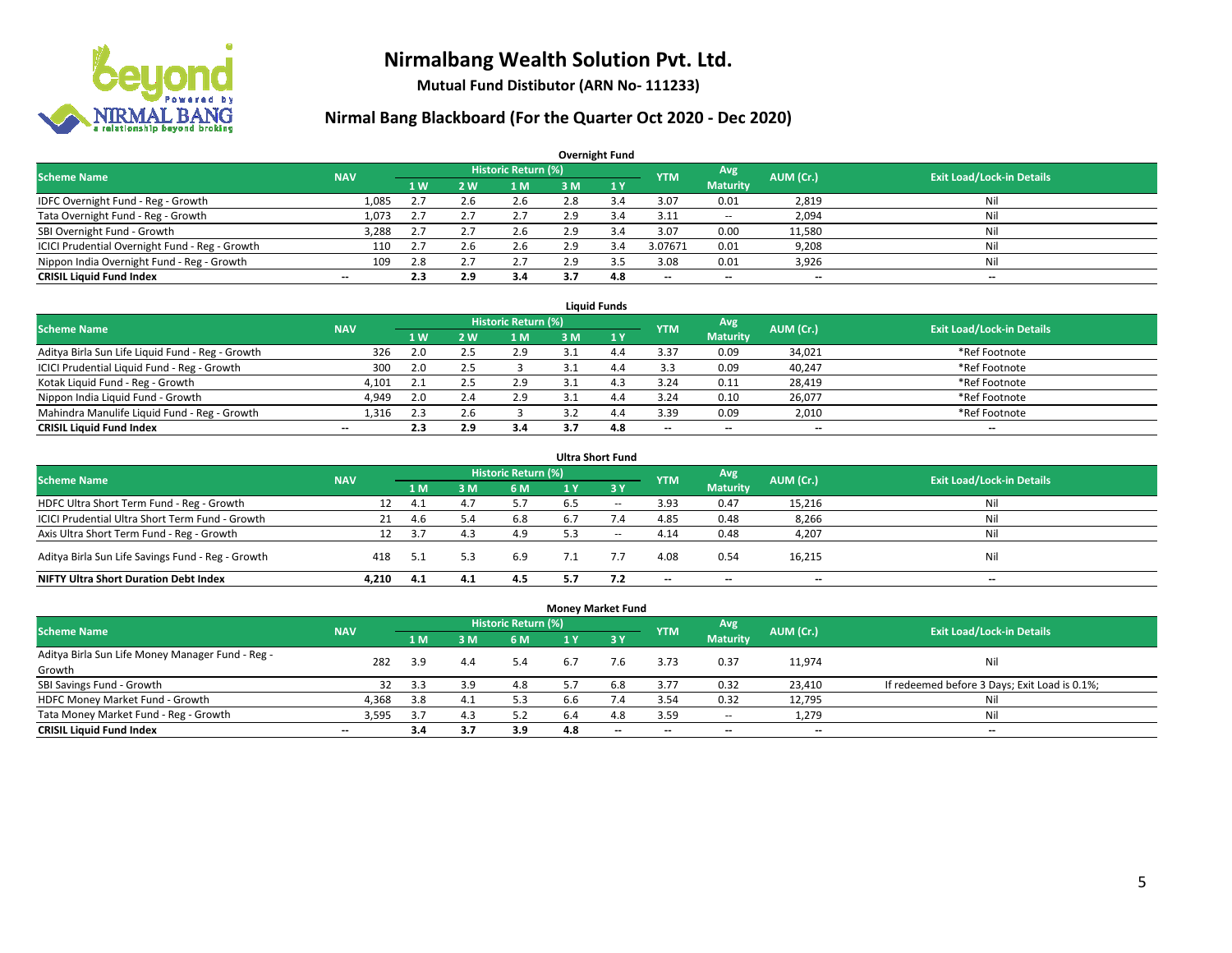

**Mutual Fund Distibutor (ARN No- 111233)**

### **Nirmal Bang Blackboard (For the Quarter Oct 2020 - Dec 2020)**

| <b>Short Term Fund</b>                           |            |    |       |     |                     |          |                |            |                 |           |                                  |  |  |
|--------------------------------------------------|------------|----|-------|-----|---------------------|----------|----------------|------------|-----------------|-----------|----------------------------------|--|--|
| <b>Scheme Name</b>                               | <b>NAV</b> |    |       |     | Historic Return (%) |          |                | <b>YTM</b> | <b>Avg</b>      | AUM (Cr.) | <b>Exit Load/Lock-in Details</b> |  |  |
|                                                  |            |    | 1 M   | 3 M | 6 M                 |          |                |            | <b>Maturity</b> |           |                                  |  |  |
| HDFC Short Term Debt Fund - Growth               |            | 24 | 10.2  | 8.6 | 11.6                | 10.7     | Q <sub>1</sub> | 5.76       | 3.64            | 15,462    | Nil                              |  |  |
| Nippon India Short Term Fund - Growth            |            |    | . ባ 7 | 8.6 | 10.1                | $\alpha$ | 70.            | 5.21       | 2.70            | 8,932     | Nil                              |  |  |
| <b>ICICI Prudential Short Term Fund - Growth</b> |            | 46 | 9.9   | 8.5 | 11.1                | 10.4     | 8.5            | 5.36       | 4.02            | 20,927    | Nil                              |  |  |

|                                              |            |                     |  |     |     | <b>Low Duration Fund</b> |            |                 |           |                                  |
|----------------------------------------------|------------|---------------------|--|-----|-----|--------------------------|------------|-----------------|-----------|----------------------------------|
| <b>Scheme Name</b>                           | <b>NAV</b> | Historic Return (%) |  |     |     |                          | <b>YTM</b> | Avg             | AUM (Cr.) | <b>Exit Load/Lock-in Details</b> |
|                                              |            | 1 M                 |  | 6 M |     |                          |            | <b>Maturity</b> |           |                                  |
| <b>HDFC Low Duration Fund - Growth</b>       | 45         | -8.1                |  | 8.8 |     |                          | 4.91       | 1.75            | 20,984    | Nil                              |
| ICICI Prudential Savings Fund - Reg - Growth | 412        | 9.3                 |  | 9.1 | 8.4 |                          | 4.59       | 2.24            | 23,677    | Nil                              |
| Kotak Low Duration Fund - Std - Growth       | 2,608      | _ _                 |  | 8.3 | 7 Q |                          | 4.72       | 0.98            | 9.427     | Nil                              |

| <b>Banking &amp; PSU Bond Funds</b>                 |            |    |       |     |                     |      |     |            |                 |           |                                  |  |  |
|-----------------------------------------------------|------------|----|-------|-----|---------------------|------|-----|------------|-----------------|-----------|----------------------------------|--|--|
| <b>Scheme Name</b>                                  | <b>NAV</b> |    |       |     | Historic Return (%) |      |     | <b>YTM</b> | Avg             | AUM (Cr.) | <b>Exit Load/Lock-in Details</b> |  |  |
|                                                     |            |    | 1 M   | . M | 6 M                 |      |     |            | <b>Maturity</b> |           |                                  |  |  |
| HDFC Banking and PSU Debt Fund - Reg - Growth       |            | 18 | 10.3  | 8.6 | 11.3                | 10.1 | 8.6 | 5.76       | 4.00            | 10,156    | Nil                              |  |  |
| Kotak Banking and PSU Debt Fund - Reg - Growth      |            | 50 | - ዓ 6 |     | 10.5                | 10.1 |     | 5.5        | 4.09            | 10.286    | Nil                              |  |  |
| Nippon India Banking & PSU Debt Fund - Reg - Growth |            | 16 | . G   |     | 10.2                | 10.5 |     | 5.02       | 3.98            | 7,396     | Nil                              |  |  |

| <b>Corporate Bond Funds</b>                         |            |      |     |                            |      |        |            |                 |           |                                  |  |  |  |  |
|-----------------------------------------------------|------------|------|-----|----------------------------|------|--------|------------|-----------------|-----------|----------------------------------|--|--|--|--|
| <b>Scheme Name</b>                                  | <b>NAV</b> |      |     | <b>Historic Return (%)</b> |      |        | <b>YTM</b> | Avg             | AUM (Cr.) | <b>Exit Load/Lock-in Details</b> |  |  |  |  |
|                                                     |            | 1 M  | 3 M | 6 M                        | 1 Y  | $Z_3V$ |            | <b>Maturity</b> |           |                                  |  |  |  |  |
| ICICI Prudential Corporate Bond Fund - Reg - Growth | 23         | -8.5 | 7.9 | 10.3                       | 10.4 | 8.8    | 4.91       | 4.10            | 18,906    | Nil                              |  |  |  |  |
| IDFC Corporate Bond Fund - Reg - Growth             |            | 11.9 | 9.4 | 11.9                       | 11.6 | 8.6    | 5.12       | 3.32            | 19,345    | Nil                              |  |  |  |  |
| HDFC Corporate Bond Fund - Growth                   | 25         | 10.6 | 8.9 | 11.4                       | 11.3 |        | 5.42       | 4.80            | 23,494    | Nil                              |  |  |  |  |
| Kotak Corporate Bond Fund - Std - Growth            | 2,888      | 9.7  | 8.2 | 10.4                       | 9.4  | 8.8    | 5.08       | 2.56            | 7,286     | Nil                              |  |  |  |  |

|                                            |            |    |      |      |                     |     | <b>Credit Risk Fund</b> |            |                        |           |                                                                       |
|--------------------------------------------|------------|----|------|------|---------------------|-----|-------------------------|------------|------------------------|-----------|-----------------------------------------------------------------------|
| <b>Scheme Name</b>                         | <b>NAV</b> |    |      |      | Historic Return (%) |     |                         | <b>YTM</b> | Avg<br><b>Maturity</b> | AUM (Cr.) | <b>Exit Load/Lock-in Details</b>                                      |
|                                            |            |    |      | 3 M  | 6 M                 |     | <b>73Y</b>              |            |                        |           |                                                                       |
| ICICI Prudential Credit Risk Fund - Growth |            | 23 | 11.  | 10.! | 12.8                | 9.6 | 8.5                     | 8.51       | 3.02                   | 6,513     | If redeemed before 1 Year; Exit Load is 1%;                           |
| HDFC Credit Risk Debt Fund - Reg - Growth  |            | 18 | 13.7 | 14   | 15.9                | 10  |                         | 8.91       | 2.86                   | 6,336     | If redeemed before 12 Month; Exit Load is 1%; If redeemed bet. 12     |
|                                            |            |    |      |      |                     |     |                         |            |                        |           | Month to 18 Month; Exit Load is 0.5%;                                 |
| SBI Credit Risk Fund - Growth              |            |    |      |      |                     |     |                         |            |                        |           | If redeemed before 12 Month; Exit Load is 3%; If redeemed bet. 12     |
|                                            |            | 34 | 10.3 |      | 12.7                | 9.6 |                         | 7.55       | 3.15                   |           | 3,714 Month to 24 Month; Exit Load is 1.5%; If redeemed bet. 24 Month |
|                                            |            |    |      |      |                     |     |                         |            |                        |           | to 36 Month; Exit Load is 0.75%;                                      |

#### 6